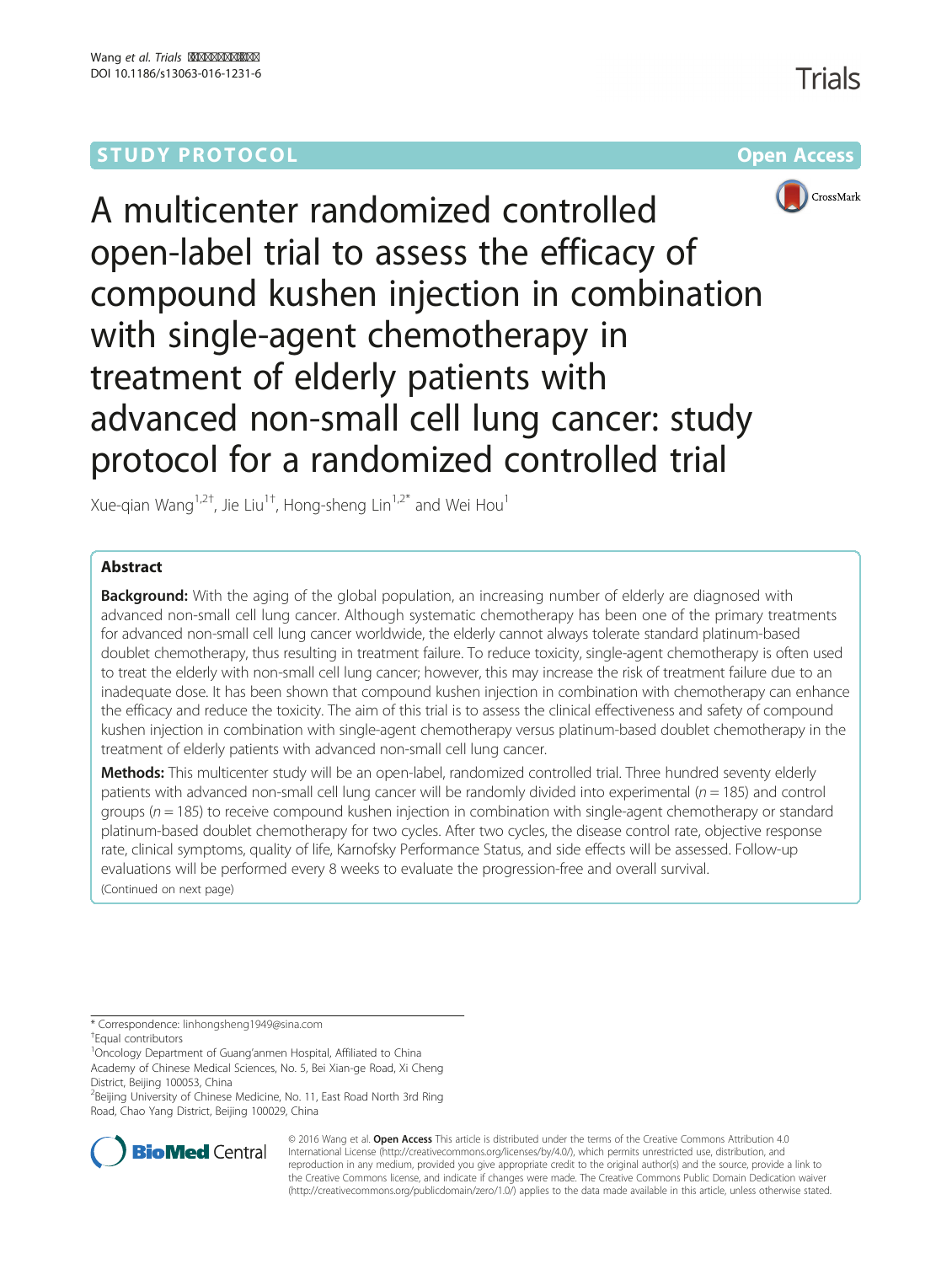### (Continued from previous page)

Discussion: Before the trial was designed, compound kushen injection was shown to be effective for lung cancer through basic experiments and clinical trials. This study will determine whether or not the efficacy of compound kushen injection in combination with single-agent chemotherapy is comparable to that of platinum-based doublet chemotherapy, and whether or not the toxicity of compound kushen injection in combination with single-agent chemotherapy is lower than that of platinum-based doublet chemotherapy.

Trial registration: [ChiCTR-IPR-14005484](http://www.chictr.org.cn/showproj.aspx?proj=9851) (16 November 2014).

Keywords: Compound kushen injection, Elderly, Non-small cell lung cancer, Single-agent chemotherapy, Study protocol

### Background

The incidence of lung cancer has been increasing rapidly worldwide. Currently, lung cancer morbidity and mortality are greater than the morbidity and mortality of other malignant tumors [\[1\]](#page-8-0), and lung cancer morbidity and mortality are closely related to age. According to statistical data from the United States National Cancer Institute, the morbidity and mortality of patients with lung cancer who are > 65 years of age are 9.8- and 16.5-fold greater than those of patients who are < 65 years of age, respectively [[2\]](#page-8-0). Because aging of the global population is on the rise, the morbidity and mortality of lung cancer are also increasing.

Five and 10 years after the diagnosis of lung cancer, the percent survival for patients < 50 years of age is 16 % and 10 %, respectively. In contrast, the percent survival for patients > 70 years of age is 12 % and 5 %, respectively, which means that older people have a lower probability of surviving lung cancer. Using non-small cell lung cancer (NSCLC) as an example, which accounts for  $> 80$  % of all lung cancer pathologies [\[3](#page-8-0)], 77.69 % of patients are > 65 years of age when a definite diagnosis is established [\[4](#page-8-0)]. Over the past 20 years, the mortality of NSCLC among youth has decreased, but mortality among the aged is on the rise [\[5\]](#page-8-0).

In the treatment of patients with advanced NSCLC, systematic chemotherapy with platinum-based doublets is considered as standard therapy. Sörenson et al. [\[6](#page-8-0)] have demonstrated that chemotherapy consisting of platinumbased combinations for patients with advanced NSCLC can provide a survival advantage over supportive care alone. However, in addition to aging, elderly patients begin to deteriorate due to a decline in metabolism and a decay in organ function, which will result in drug clearance problems and increased chemotherapy toxicity. Thus, some older patients with advanced NSCLC cannot tolerate the side effects caused by standard chemotherapy [[7](#page-8-0)]. Nevertheless, although single-agent chemotherapy induces less toxicity compared with doublet chemotherapy, singleagent chemotherapy will also reduce efficacy and may result in treatment failure. Delbaldo et al. [\[8](#page-8-0)] conducted a

meta-analysis that pooled 65 trials ( $n = 13,601$  patients). Specifically, comparing a doublet regimen with a singleagent regimen, a significant decrease was noted in tumor response (OR = 0.42, 95 % CI = 0.37–0.47,  $P < 0.001$ ) and 1-year survival (OR = 0.80, 95 % CI = 0.70–0.91,  $P < 0.001$ ) in favor of the single-agent regimen. Therefore, an effective therapy with low toxicity is urgently needed for the elderly with advanced lung cancer.

Integrated traditional Chinese and Western medicine therapy have been the most distinctive methods in the treatment of malignant tumors in China. In the treatment of NSCLC, traditional Chinese medicine (TCM) in combination with chemotherapy can enhance the efficacy and reduce chemotherapy-induced toxicity [[9](#page-8-0), [10](#page-8-0)]. As a representative of TCM injection, compound kushen injection (CKI) has good effects on pain relief, ensuring hemostasis, anti-inflammatory activity, and anti-fibrosis [[11](#page-8-0)]. CKI also has efficacy in the treatment of lung cancer [\[12\]](#page-8-0). When combined with chemotherapy, CKI enhances efficacy, reduces toxicity, and protects organs to improve the quality of life (QoL) and help patients complete chemotherapy [[13](#page-8-0), [14](#page-8-0)]. When considering elderly patients' characteristics, the side effects of traditional chemotherapy, and the unique function of CKI, treatment with CKI in combination with single-agent chemotherapy could be more reasonable and effective for the elderly with advanced lung cancer compared to standard chemotherapy.

Currently, large-scale clinical trials always exclude elderly patients with lung cancer [[15\]](#page-8-0). As a result, there is little high-level or large-scale evidence from evidencebased medicine with a focus on the elderly with lung cancer [\[16\]](#page-8-0). Therefore, there is an urgent need to find a new effective therapy with less toxicity for the elderly with lung cancer. To evaluate the efficacy and safety of CKI in combination with single-agent chemotherapy for the elderly with advanced NSCLC, a multicenter, randomized, controlled, open-label trial has been designed with disease control rate (DCR) as the main observation index. A novel therapy for the elderly with advanced lung cancer is expected.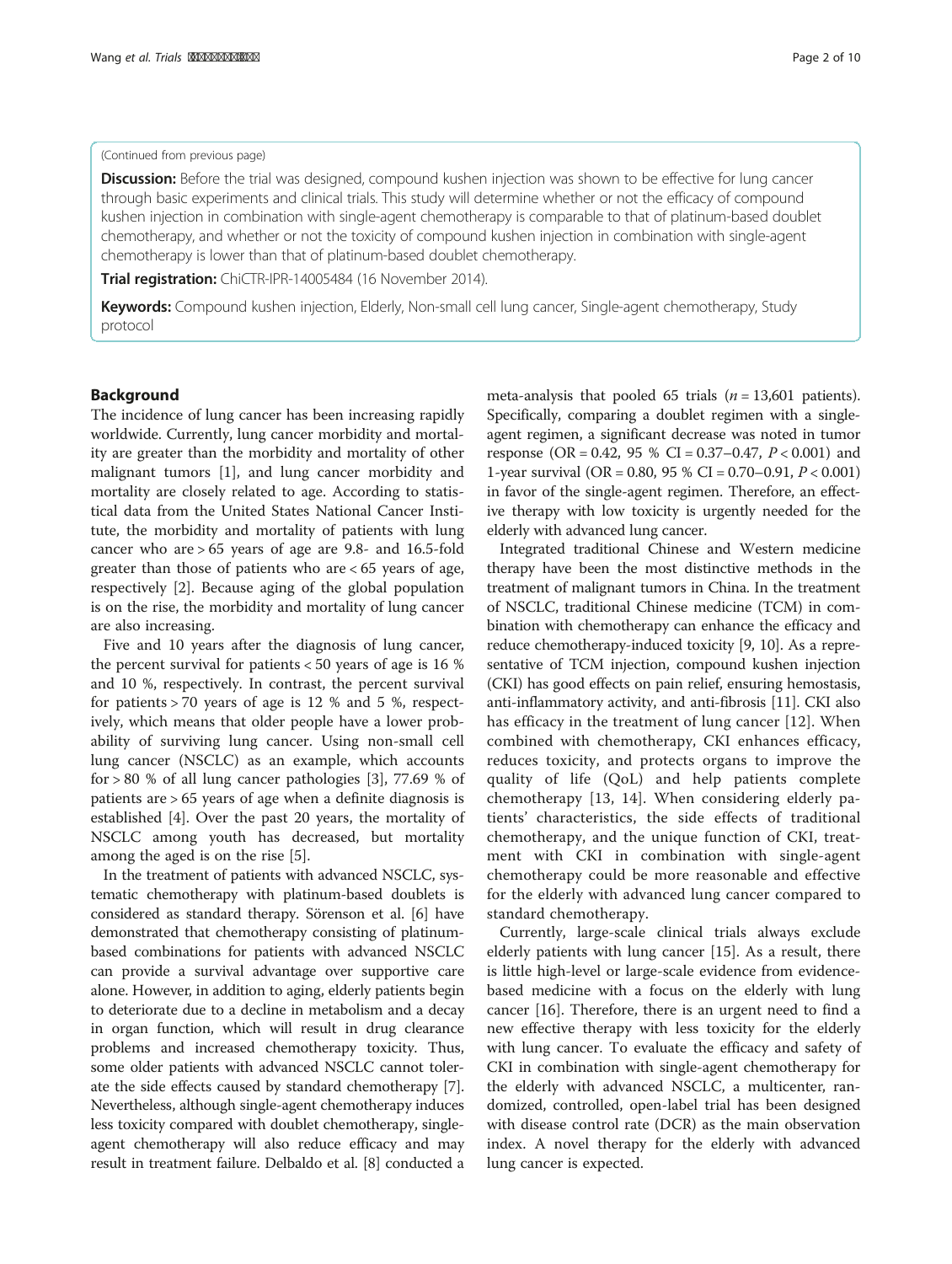### Methods/design

### Study design

This is a multicenter, randomized, controlled, open-label phase IV trial. Guang'anmen Hospital of the China Academy of Chinese Medical Sciences, TCM Hospital of Shanxi Province, TCM Hospital of Zhejiang Province, Anhui Provincial Hospital, and Tongde Hospital of Zhejiang Province will participate in this study. The included subjects ( $n = 370$ ) will be randomly divided into experimental  $(n = 185)$  and control groups  $(n = 185)$ according to a random number table, which is generated by SAS 9.3. Both groups will undergo two treatment cycles with 21 days per cycle. The treatment course may extend to 28 days a cycle if necessary. The primary and secondary aims will be assessed after two cycles. After two cycles, follow-up evaluations will be performed every 8 weeks until death occurs. In addition, the block size and treatment assignment table will not be available to the investigators until the end of the study (Fig. 1).

### Eligibility criteria

Eligible patients will be those who meet all of the following inclusion criteria and who have none of the listed exclusion criteria.

The diagnostic criteria and TNM classification of NSCLC in this study refer to "Chinese common malignant tumor diagnosis and treatment norm—lung cancer diagnostic criteria," as promulgated by the Ministry of Health of the People's Republic of China.

### Inclusion criteria

The inclusion criteria were as follows:

- (1)Before the start of the study, patient fully understands the study and is willing to sign the informed consent form;
- (2)65–75 years of age without gender restriction;
- (3)Histologic or cytologic confirmation of III-IV stage NSCLC;
- (4)According to RECIST (version 1.1), there should be at least one measurable lesion without local treatment, and the maximum diameter should be > 10 mm (the shortest diameter of malignant lymph nodes should be > 15 mm) by spiral CT or MRI;
- (5)Eastern Cooperative Oncology Group (ECOG) performance status less than at least 2 points;
- (6)The last radiotherapy or chemotherapy session should be > 4 weeks;
- (7) White blood cell (WBC) count  $> 3.0 \times 10^9$ /L, neutrophil count >  $1.5 \times 10^9$ /L, platelet (PLT) count >  $60 \times 10^9$ /L, hemoglobin (Hb) > 8.0 g/dl, total bilirubin (TBIL) within the normal range or  $< 1.5 \times$ the upper limit of normal (ULN), either aspartate transaminase (AST [SGOT]) or alanine transaminase (ALT [SGPT]) <  $2.0 \times$  ULN); and serum creatinine  $(SCr) < 1.5 \times ULN$ ;

### **Exclusion criteria**

The exclusion criteria were as follows:

(1)CKI within 2 weeks;



<sup>(8)</sup>Expected survival > 3 months.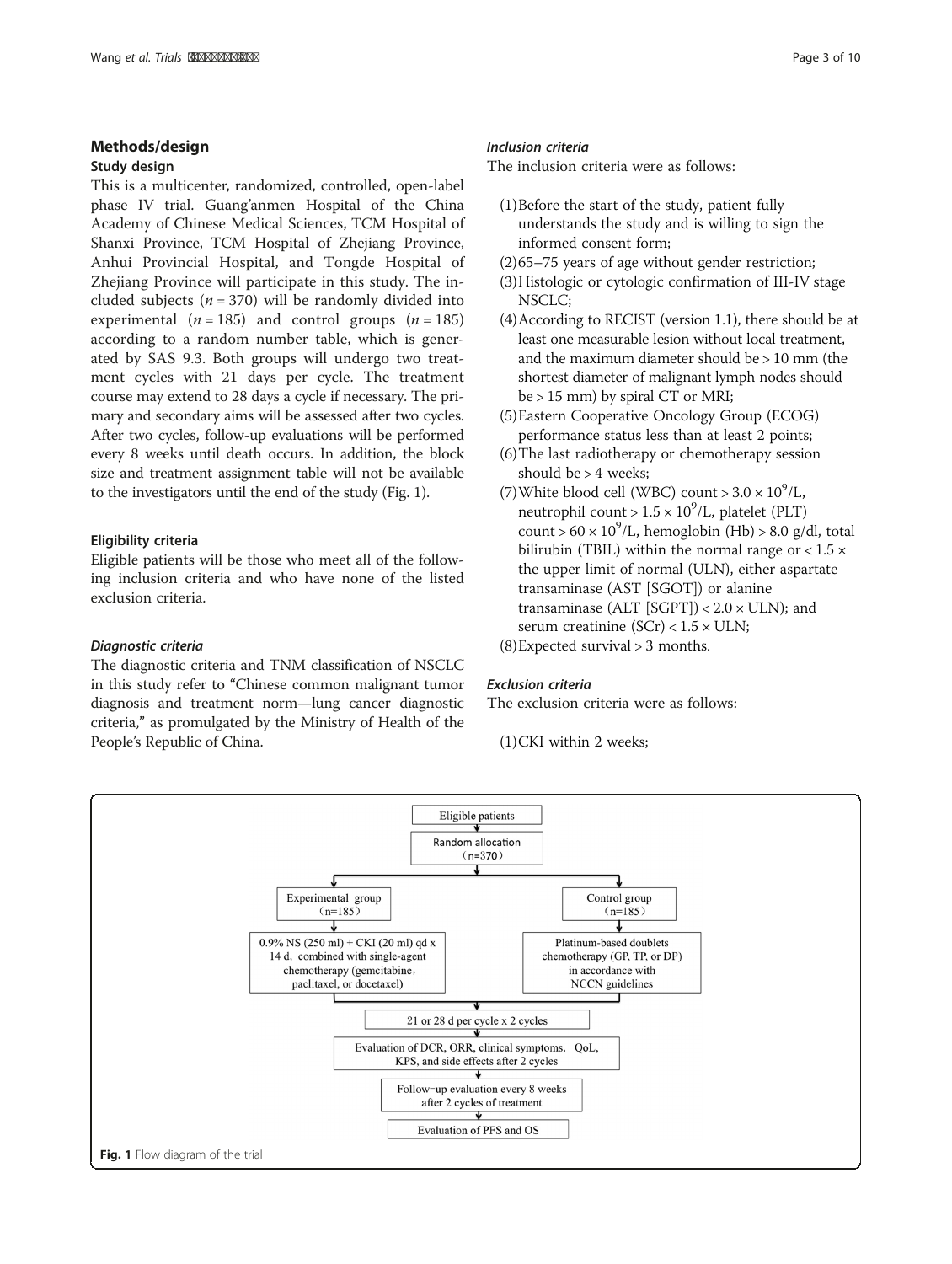- (2)Only immeasurable lesions, such as pleural effusions, pulmonary lymphangitic carcinomatosis, ascites, peritoneal cancer lesions, diffuse hepatic involvement, and bone metastases;
- (3)Severe, uncontrolled organic lesions or infections, such as decompensated heart, lung, and kidney functional failure, leading to intolerance of chemotherapy;
- (4)Current participation in another clinical study or participation in another clinical study within 30 days;
- (5)Pregnant or lactating women;
- (6)Allergy to the test drug.

### Recruitment

Recruitment began in November 2014 and is expected to end in May 2016. Within 18 months after beginning the trial, patients will be screened according to the inclusion and exclusion criteria to identify eligible participants. This trial will be designed in accordance with the principle of protecting patient rights and interests, and carried out in accordance with the Declaration of Helsinki (version 8), Good Manufacturing Practice (GMP) guidelines, and the 2007 Biological Ethics Review Method Involving Humans by the Ministry of Health of the People's Republic of China. Written informed consent will be obtained from all patients before participation in the trial.

### Study aims

The primary aim of this study will be to observe whether or not CKI in combination with single-agent chemotherapy has a similar or better effect on improving the DCR and objective response rate (ORR) in elderly patients with advanced NSCLC versus platinum-based doublet chemotherapy. The secondary aims of our trial will be to compare progression-free survival (PFS), overall survival (OS), clinical symptoms, quality of life (QoL), Karnofsky Performance Status (KPS), and adverse drug reactions (ADRs) between the two groups.

### Sample size

This trial will be a non-inferiority trial, in which the primary endpoint will be DCR. Schiller et al. [\[17](#page-8-0)] compared four chemotherapy regimens (cisplatin and paclitaxel, cisplatin and gemcitabine, cisplatin and docetaxel, and carboplatin and paclitaxel) for advanced NSCLC, in which the DCRs were 51 %, 60 %, 58 %, and 51 %, respectively. It is assumed that 60 % of DCRs in each treatment arm will respond to treatment within two cycles. A non-inferiority margin of 15 % and a one-sided type I error of 2.5 % ensured 80 % power to demonstrate non-inferiority of CKI in combination with single-agent chemotherapy versus platinum-based doublet chemotherapy. Allowing for approximately 10 % of patients to be excluded from the population, an enrollment of 370 patients (that is, 185 patients per treatment arm) is planned.

### Recruitment

The standard of care for the first-line treatment of advanced NSCLC remains the use of platinum-based doublets (GP, TP, or DP) in patients with good performance status and no significant comorbidities [\[18](#page-8-0), [19\]](#page-8-0). In this trial, the DCR will serve as the primary outcome. The GP, TP, and DP regimens, which are the thirdgeneration cytotoxic agents, have similar DCR effects on advanced NSCLC [\[17, 19](#page-8-0)]. Consequently, the three chemotherapy regimens were permitted to be administered at the same time. Considering the physiologic characteristics of the elderly, if the efficacy of CKI in combination with single-agent chemotherapy on elderly patients with advanced NSCLC is not inferior to platinum-based doublet chemotherapy, the long-term effects or side effects of chemotherapy are not excessive, and compound therapy is superior to platinum-based doublet chemotherapy, it seems reasonable to treat the elderly with advanced NSCLC using this therapeutic method.

### Randomization

Randomized sequences will be generated by the contract research organization (CRO), Da Wei Asian Pharmaceutical Technology (Beijing) Co., Ltd., as the third party. SAS 9.3 software will be used to generate a random sequence table for the subjects. Three hundred seventy random numbers and the allocation sequence table of the randomized group will be kept as blind codes. The subjects will be randomly divided into the experimental  $(n = 185)$  and control ( $n = 185$ ) groups at a ratio of 1:1.

### Allocation concealment

According to the randomized sequences, the third party will place paper strips with black characters on a gray background into non-transparent envelopes, which will be sealed with adhesive tape.

### Intervention

Patients in the experimental group will receive mainline treatments of 250 ml of CKI (20 ml diluted in 0.9 % normal saline [0.9 % NS]), and 14 days of continuous and once daily use, which will be accompanied by single-agent chemotherapy (gemcitabine, paclitaxel, or docetaxel). Patients in the control group will receive mainline treatments of platinum-based doublet chemotherapy (GP, TP, or DP). The three regimens have no statistically significant difference in the response rates, PFS, and OS [\[16](#page-8-0)]. A chemotherapy cycle is 21 or 28 days in length. The outcomes will be assessed after two cycles; then the follow-up evaluations begin. CKI (specifications: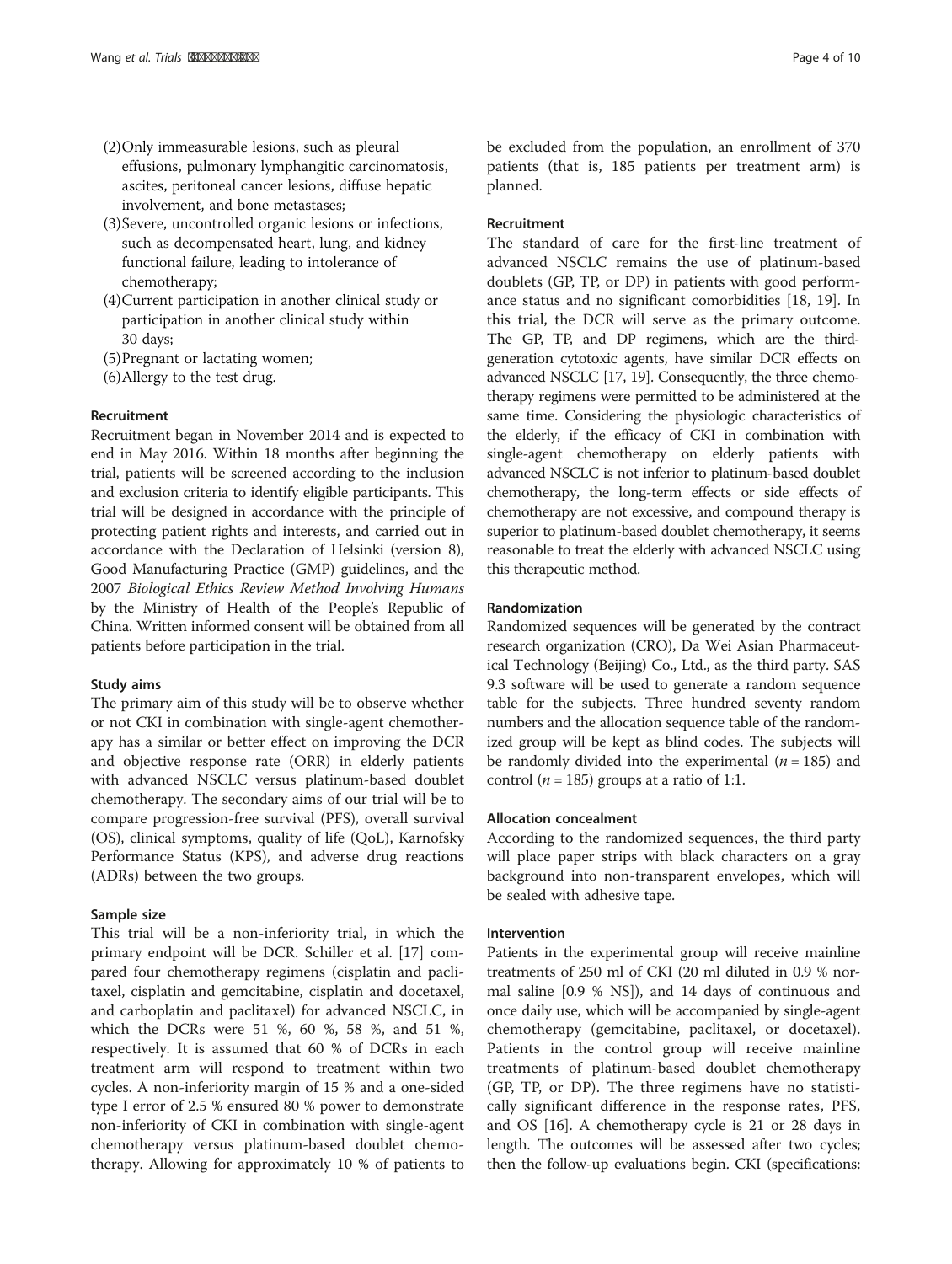5 ml/tube) is produced by Shanxi Zhendong Pharmaceutical Co., Ltd. (Shanxi China). All chemotherapy usage will be in accordance with the National Comprehensive Cancer Network (NCCN) guidelines (Table 1).

### Withdrawal conditions

Study participants may be withdrawn from the study by the researchers for the following reasons: 1) some complications and special physiologic changes may occur in subjects who are not suitable for treatment without a break; 2) disease progression is confirmed by iconography and clinical evidence; and 3) serious ADRs may occur.

### Termination by subjects

According to the informed consent form, the subjects have the right to withdraw from the trial. Subjects who do not accept treatment or re-examinations will be withdrawn. The reasons for withdrawal will be specified and recorded.

### Standards for discontinued testing

The following standards for discontinued testing will be applied: 1) a serious safety problem occurs; 2) major mistakes are found in the designed clinical protocol during the trial; and 3) the sponsor of this trial requests discontinued testing because of a lack of funds or poor management.

The withdrawal conditions should be recorded in detail for further analysis after completion of the study.

### Outcome measures and definitions

DCR and ORR will be our primary outcome measures. Complete response (CR), partial response (PR), stable disease (SD), and progressive disease (PD) were defined

|  |  | Table 1 Chemotherapy regimens for NSCLC |  |  |  |
|--|--|-----------------------------------------|--|--|--|
|--|--|-----------------------------------------|--|--|--|

| Chemotherapy regimen | Dosage (mg/m <sup>2</sup> ) | Medication time |
|----------------------|-----------------------------|-----------------|
| TP:                  |                             |                 |
| Paclitaxel           | $135 - 175$                 | D1              |
| Cis-platinum         | 75                          | D1              |
| Carboplatin          | AUC = $5-6$                 | D1              |
| GP:                  |                             |                 |
| Gemcitabine          | 1,250                       | D1, D8          |
| Cis-platinum         | 75                          | D1              |
| Carboplatin          | AUC = $5-6$                 | D1              |
| DP:                  |                             |                 |
| Docetaxel            | 75                          | D <sub>1</sub>  |
| Cis-platinum         | 75                          | D1              |
| Carboplatin          | $AUC = 5-6$                 | D1              |

Notes: The dosage of chemotherapy regimens are only for reference, and specific implementation will take clinical application as a standard

according to the Response Evaluation Criteria in Solid Tumors (RECIST), as developed by the World Health Organization [[20\]](#page-8-0). CR is defined as the disappearance of all target lesions and no new lesions. PR is defined as at least a 30 % decrease in the sum of the longest diameter of the measurable lesions. PD is defined as at least a 20 % increase in the sum of the longest diameter of the measurable lesions. SD is defined as small changes between PR and PD. DCR is the summed percentage of CR, PR, and SD in all cases, and ORR is the summed percentage of CR and PR.

### Secondary outcome measures

PFS refers to the interval of time from the beginning of the study to disease progression for the first time or patient death.

OS indicates the interval of time from the first date of medication to death for any reason.

Clinical symptoms refer to application of the M.D. Anderson Symptom Assessment Inventory [\[21](#page-8-0)] with 10 additional TCM items (MDASI-TCM), and it has been shown that this method of questionnaire is a reliable, valid, sensitive instrument for evaluating the TCM symptoms of cancer [[22\]](#page-8-0). The newly added items of TCM symptoms include cough, expectoration, palpitation, sweating, bitter taste, oral ulcers, diarrhea, constipation, dysphoria, and feverish palms and soles. Each symptom is graded from 0–10 according to patient symptom severity, where 0 indicates no symptoms and 10 indicates the most severe level of symptoms that a patient can imagine.

QoL refers to application of the QoL scale (EORTC QLQ-C30, Chinese version) to evaluate the impact of drugs on patients with advanced NSCLC [\[23\]](#page-8-0). EORTC QLQ-C30 is the core scale, and includes 30 items. The method of usage is as follows: the 29th and 30th items are divided into 7 grades. According to patient answers, the items are recorded from 1–7 points. Other items are divided into 4 grades, which are recorded from 1–4 points. For application and statistical analysis, the 30 items of EORTC QLQ-C30 (Table [2](#page-5-0)) are divided into 15 domains, including 5 functional domains, 3 symptomatic domains, 1 life-quality domain, and 6 single items (each one acts as a domain). The Raw Score (RS) in every domain is the average score of all items in the domain, according to the following formula:  $RS = (Q1 + Q2 + \ldots)$ Qn)/n (Table [3\)](#page-6-0). To compare the scores in every field with each other, we will use the range method of linear transformation to transform RS into the standard score (SS), which is obtained from 0–100. Specifically, the calculation formula areas are as follows (R stands for the score range):  $\odot$  functional domain, SS = [1-(RS-1)/R] × 100;  $\odot$  symptomatic and life-quality domains,  $SS = [(RS-1)/R] \times 100$ .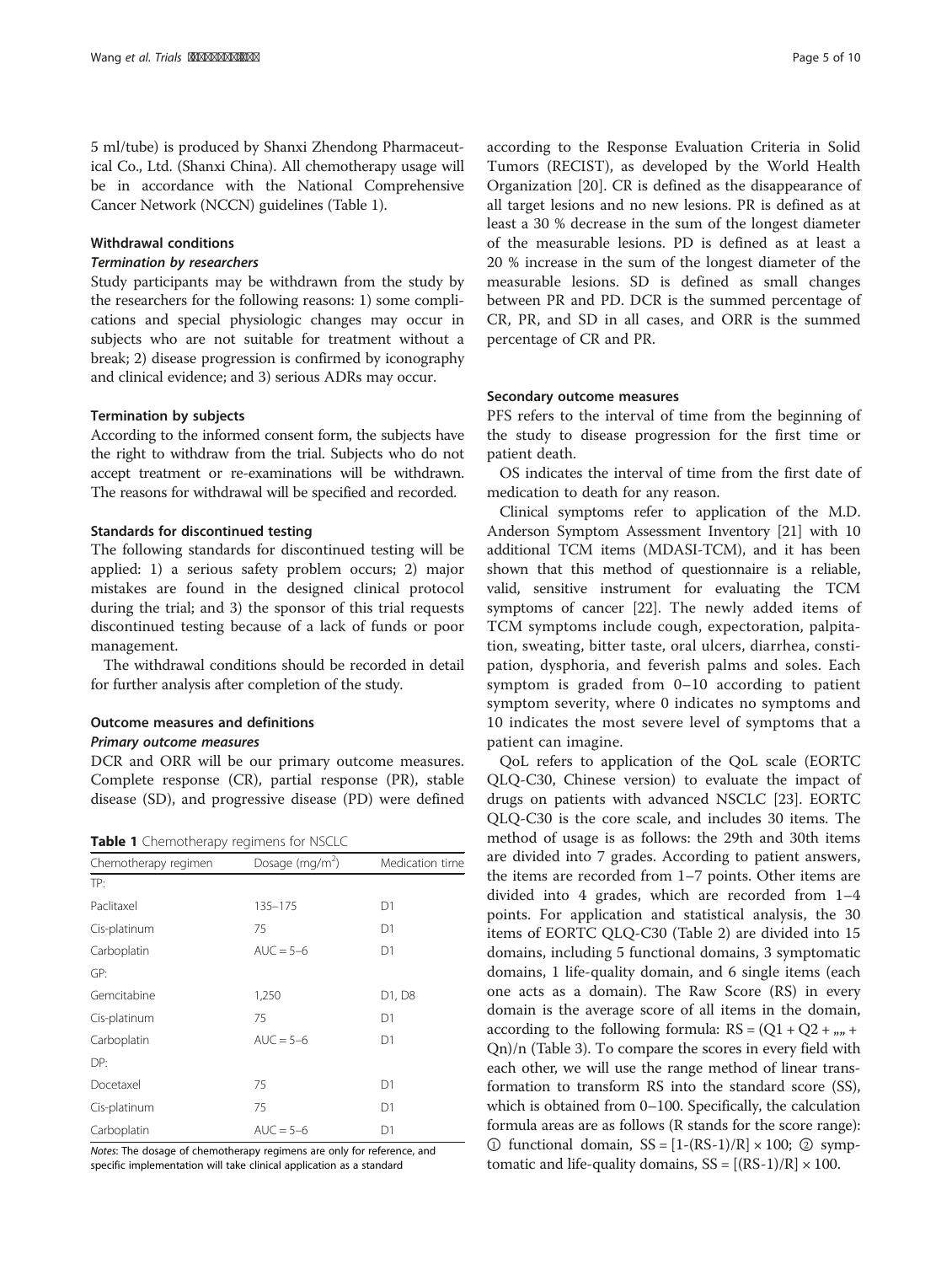### <span id="page-5-0"></span>Table 2 EORTC QLQ-C30

| Questions                                                                                         |                |   |                |           |                |                |                                                                                       | Not at all     | A little       | Quite a bit    | Very much      |
|---------------------------------------------------------------------------------------------------|----------------|---|----------------|-----------|----------------|----------------|---------------------------------------------------------------------------------------|----------------|----------------|----------------|----------------|
| bag or a suitcase?                                                                                |                |   |                |           |                |                | 1. Do you have any trouble doing strenuous activities, like carrying a heavy shopping | $\mathbf{1}$   | $\overline{2}$ | 3              | 4              |
| 2. Do you have any trouble taking a long walk?                                                    |                |   |                | 1         | 2              | 3              | $\overline{4}$                                                                        |                |                |                |                |
| 3. Do you have any trouble taking a short walk outside of the house?                              |                |   |                | 1         | $\overline{2}$ | 3              | $\overline{4}$                                                                        |                |                |                |                |
| 4. Do you need to stay in bed or a chair during the day?                                          |                |   |                | 1         | $\overline{2}$ | 3              | $\overline{4}$                                                                        |                |                |                |                |
| 5. Do you need help with eating, dressing, washing yourself, or using the toilet?                 |                |   |                |           |                |                |                                                                                       |                | $\overline{2}$ | 3              | 4              |
| During the past week:                                                                             |                |   |                |           |                |                |                                                                                       |                |                |                |                |
| 6. Were you limited in doing either your work or other daily activities?                          |                |   |                |           |                |                |                                                                                       |                | 2              | 3              | 4              |
| 7. Were you limited in pursuing your hobbies or other leisure time activities?                    |                |   |                |           |                |                |                                                                                       | 1              | 2              | 3              | 4              |
| 8. Were you short of breath?                                                                      |                |   |                |           |                |                |                                                                                       | 1              | 2              | 3              | $\overline{4}$ |
| 9. Have you had pain?                                                                             |                |   |                |           |                |                |                                                                                       | 1              | 2              | 3              | $\overline{4}$ |
| 10. Did you need to rest?                                                                         |                |   |                |           |                |                |                                                                                       |                | $\overline{2}$ | 3              | 4              |
| 11. Have you had trouble sleeping?                                                                |                |   |                |           |                |                |                                                                                       | 1              | $\overline{2}$ | 3              | $\overline{4}$ |
| 12. Have you felt weak?                                                                           |                |   |                |           |                |                |                                                                                       | 1              | $\overline{2}$ | 3              | $\overline{4}$ |
| 13. Have you lacked appetite?                                                                     |                |   |                |           |                |                |                                                                                       |                | $\overline{2}$ | 3              | 4              |
| 14. Have you felt nauseated?                                                                      |                |   |                |           |                |                |                                                                                       | 1              | $\overline{2}$ | 3              | $\overline{4}$ |
| 15. Have you vomited?                                                                             |                |   |                |           |                |                |                                                                                       | 1              | 2              | 3              | $\overline{4}$ |
| 16. Have you been constipated?                                                                    |                |   |                |           |                |                |                                                                                       |                | $\overline{2}$ | 3              | $\overline{4}$ |
| During the past week:                                                                             |                |   |                |           |                |                |                                                                                       |                |                |                |                |
| 17. Have you had diarrhea?                                                                        |                |   |                |           |                |                |                                                                                       | 1              | $\overline{2}$ | 3              | 4              |
| 18. Were you tired?                                                                               |                |   |                |           |                |                |                                                                                       | 1              | 2              | 3              | 4              |
| 19. Did pain interfere with your daily activities?                                                |                |   |                |           |                |                |                                                                                       | 1              | 2              | 3              | $\overline{4}$ |
| watching television?                                                                              |                |   |                |           |                |                | 20. Have you had difficulty in concentrating on things, like reading a newspaper or   | 1              | 2              | 3              | $\overline{4}$ |
| 21. Did you feel tense?                                                                           |                |   |                |           |                |                |                                                                                       | 1              | $\overline{2}$ | 3              | $\overline{4}$ |
| 22. Did you worry?                                                                                |                |   |                |           |                |                |                                                                                       | 1              | 2              | 3              | $\overline{4}$ |
| 23. Did you feel irritable?                                                                       |                |   |                |           |                |                |                                                                                       | 1              | $\overline{2}$ | 3              | $\overline{4}$ |
| 24. Did you feel depressed?                                                                       |                |   |                |           |                |                |                                                                                       | 1              | $\overline{2}$ | 3              | 4              |
| 25. Have you had difficulty remembering things?                                                   |                |   |                |           |                |                |                                                                                       | 1              | 2              | 3              | 4              |
| 26. Has your physical condition or medical treatment interfered with your family life?            |                |   |                |           |                |                |                                                                                       | 1              | 2              | 3              | $\overline{4}$ |
| 27. Has your physical condition or medical treatment interfered with your social activities?      |                |   |                |           |                |                |                                                                                       | $\mathbf{1}$   | $\overline{2}$ | 3              | 4              |
| 28. Has your physical condition or medical treatment caused you financial difficulties?           |                |   |                |           |                |                | $\mathbf{1}$                                                                          | $\overline{2}$ | 3              | $\overline{4}$ |                |
| For the following questions please circle the number between 1 and 7 that best<br>applies to you. |                |   |                |           |                |                |                                                                                       |                |                |                |                |
| 29. How would you rate your overall health during the past week?                                  |                |   |                |           |                |                |                                                                                       |                |                |                |                |
| $\mathbf{1}$                                                                                      | $\overline{2}$ | 3 | $\overline{4}$ | 5         | 6              | $\overline{7}$ |                                                                                       |                |                |                |                |
| Very poor                                                                                         |                |   |                | Excellent |                |                |                                                                                       |                |                |                |                |
| 30. How would you rate your overall quality of life during the past week?                         |                |   |                |           |                |                |                                                                                       |                |                |                |                |
| $\mathbf{1}$                                                                                      | 2              | 3 | 4              | 5         | 6              | $\overline{7}$ |                                                                                       |                |                |                |                |
| Very poor                                                                                         |                |   |                |           | Excellent      |                |                                                                                       |                |                |                |                |

The KPS scale refers to the evaluation of a patient's performance capacity. From another perspective, the KPS scale can assess a patient's physical condition. The KPS scale is calculated for a total of 100 points, which are partitioned into 10-point increments according to the state of the illness, degree of independent living, and whether or not the patient can perform normal activities. A score of 100 points is consistent with good physical condition without symptoms, 60 points indicates basic self-reliance not requiring assistance, and 0 points is indicative of death [\[24](#page-9-0)].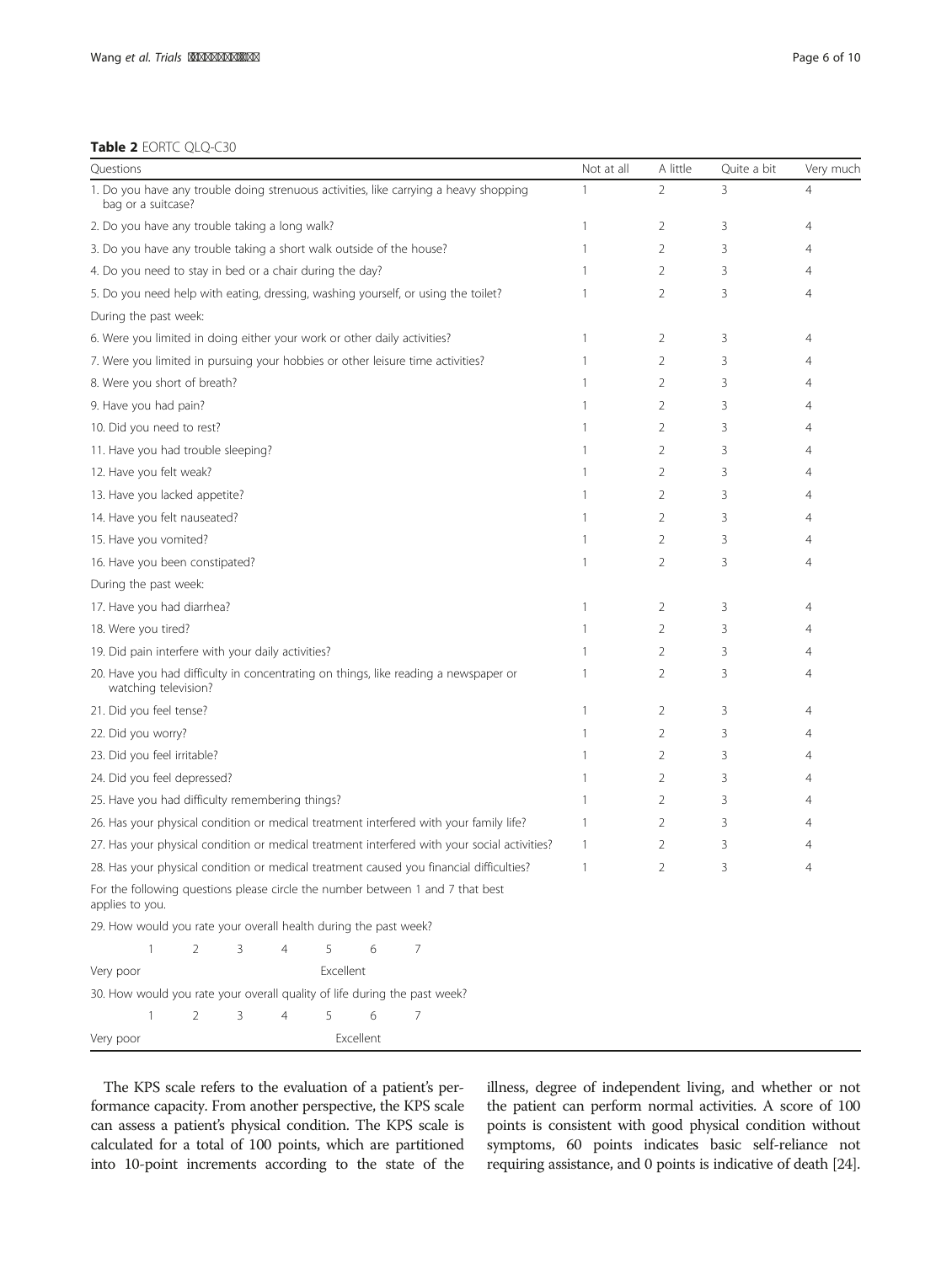| Field                  | Code      | Character | Item amount    | Scores (R) | Calculation method           |
|------------------------|-----------|-----------|----------------|------------|------------------------------|
| Physical function      | PF        | Function  | 5              | 3          | $(Q1 + Q2 + Q3 + Q4 + Q5)/5$ |
| Role function          | <b>RF</b> | Function  | 2              | 3          | $(Q6 + Q7)/2$                |
| Emotional function     | EF        | Function  | 4              | 3          | $(Q21 + Q22 + Q23 + Q24)/4$  |
| Cognitive function     | CF        | Function  | $\overline{2}$ | 3          | $(Q20+Q25)/2$                |
| Social function        | SF        | Function  | 2              | 3          | $(Q26 + Q27)/2$              |
| Global QOL             | QL        |           | 2              | 6          | $(Q29 + Q30)/2$              |
| Fatigue                | FA        | Symptom   | 3              | 3          | $(Q10 + Q12 + Q26)/3$        |
| Nausea and vomiting    | <b>NV</b> | Symptom   | 2              | 3          | $(Q14 + Q15)/2$              |
| Pain                   | PA        | Symptom   | 2              | 3          | $(Q9 + Q19)/2$               |
| Dyspnea                | DY        | Symptom   |                | 3          | Q8                           |
| Sleep disturbance      | SL        | Symptom   |                | 3          | Q11                          |
| Appetite loss          | AP        | Symptom   |                | 3          | Q13                          |
| Constipation           | CO        | Symptom   |                | 3          | Q16                          |
| Diarrhea               | D1        | Symptom   |                | 3          | Q17                          |
| Financial difficulties | FI        | Symptom   |                | 3          | Q28                          |

<span id="page-6-0"></span>Table 3 Calculation method for each domain in QLQ-C30 (V3.0)

### Safety assessment

The safety assessment is based on version 3.0 of the Common Terminology Criteria for Adverse Events (CTCAE) issued by the National Cancer Institute (NCI) [[25\]](#page-9-0). Liver and kidney function, routine blood, urine, and stool testing, and an electrocardiogram will be inspected to assess drug toxicity and adverse reactions of the two groups.

### Adverse events

According to the CTCAE issued by the NCI, all adverse events (AEs) must be evaluated objectively. If there are patients who enroll in the study and discontinue the study within 30 days due to the emergence of acute and tardive AEs, the details must be recorded and reported. All the AEs after starting the trial should be followed until satisfactory resolution, or the primary researcher should determine if the AEs have stabilized. The relationship between the AE and investigational drugs should be assessed using Table 4 from Measures for the Reporting and Monitoring of Adverse Drug Reactions, which is issued by the 2011 Ministry of Health of the People's Republic of China (Table 4).

### Serious AEs

If serious AEs occur, including hospitalization, prolonged hospitalization, disability, affect on the ability to work, life endangerment, or death, corresponding countermeasures will be conducted by researchers according to the druginduced symptoms to ensure patient safety. The results of treatment will be communicated to the project director, the Ethics Committee of Guang'anmen Hospital, and the sponsor of Shanxi Zhendong Pharmaceutical Co., Ltd.

### Data management

According to the subjects' original observation records, the data will be recorded in a timely and accurate manner into case report forms (CRFs). Supervisors will inspect whether or not the study is carried out as the trial protocol. The CRFs inspected by supervisors will be sent to the data managers after the supervisor's signature is obtained. Before logging, data managers will check the data again. If problems are found, the supervisor will be informed in a timely manner and the researcher will be asked for the reasons. Data entry clerks will doubleenter the data. If any problems exist during the entering

Table 4 Relevance evaluation standard between AE and investigational drugs

| Judgment results       | Judgment Index |  |      |        |    |  |  |  |
|------------------------|----------------|--|------|--------|----|--|--|--|
|                        |                |  | 3    |        | 3) |  |  |  |
| Definite relevance     |                |  |      |        |    |  |  |  |
| Probable relevance     |                |  |      | $\pm$  |    |  |  |  |
| Difficult to determine |                |  | $^+$ | $^{+}$ |    |  |  |  |
| Probable irrelevance   |                |  | $^+$ | $^+$   |    |  |  |  |
| Definite irrelevance   |                |  |      |        |    |  |  |  |

AE Judgment Index: ① Whether or not there is a successive relationship between time of treatment onset and time of AE occurrence. ② Whether or not suspicious AE is in accordance with the known AE of the medicine. ③ Whether or not the suspicious AE can be explained by the effect of combination of medicine, patient's clinical condition, or other therapies. ④ Whether or not suspicious AE disappears or is relieved after drug withdrawal or dosage reduction. ⑤ Whether or not similar reactions occur after using the suspicious drugs again

+ means affirmative, –means negative, ± means difficult to determine, ? means unclear situation

1- Definite relevance, 2-Probable relevance, 3-Difficult to determine, 4-Probable irrelevance, 5-Definite irrelevance

The incidence of ADR is calculated by using the sum of the cases of  $1 + 2 + 3$ as numerator, and the number of all cases as denominator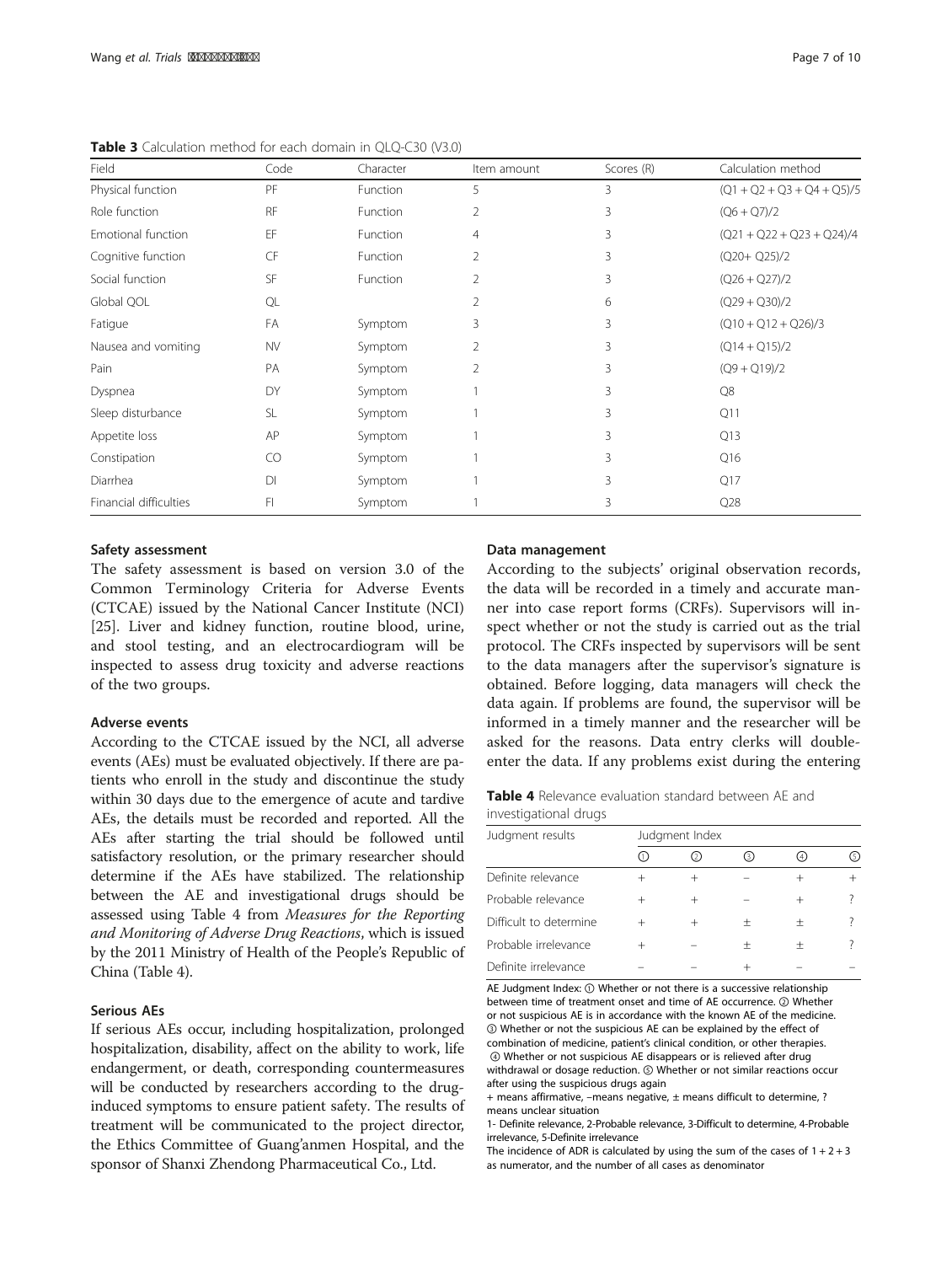procedure, data entry clerks will take the registration and make a report to handle the problem rapidly. Some of the CRFs will be selectively checked after data entry to ascertain the quality of the entry.

The range and logic of data checking will be mapped out according to the range of the index value and the relationship by data managers and primary researchers. The database will be built. The fault data will be controlled before data entry, and the reasons for fault data will be identified and corrected. Fault content and modified results will be recorded and properly preserved.

CRFs will be archived in accordance with the order of the sequence number after data entry and checked. The information will be safely stored to avoid staining, water damage, and crimping. The prescribed period of keeping original files will be in accordance with Standardizing the quality management of a drug clinical trial.

### Statistical analysis

SAS statistical software will be used for statistical analysis of the collected data. All of the statistical tests will adopt a two-tailed test, and a significance level of 5 % will be used throughout the analysis.

All of the measurement data for the two groups will undergo descriptive statistics. Both two-sample t-tests and Wilcoxon rank sum tests for continuous data and chi-squared tests or Fisher's exact tests for categorical data will be used to analyze the baseline characteristics. Paired t-tests will be used to compare intra-group differences before and after treatment, and variance analysis will be used to compare inter-group data. Kaplan-Meier survival analysis will be used to compare the PFS and OS between the two groups. Log-rank and Cox regression analyses will also be used. For the primary outcome, chi-squared tests will be used to compare the DCRs between the two groups.

### Recruitment

With respect to shedding analyses, chi-squared tests will be used to compare the total shedding rates, including shedding caused by AEs. Regarding efficiency analyses, the primary and secondary indices were analyzed by full analysis set (FAS) and per protocol set (PPS). Because this study is a multicenter clinical trial, the center effect on the indices should be considered. With respect to the safety analysis, chi-squared tests will be used to compare the incidence of AEs, which will be described by tabulation. The laboratory results of changes in testing before and after the trial, and the relationship between the anomaly index and the investigational drugs will be analyzed.

### Ethics

This trial has been reviewed and approved by the Ethics Committee of Guang'anmen Hospital affiliated with the

China Academy of Chinese Medical Sciences (approval number: 2014EC086-01). The trial has been registered in the Chinese Clinical Trial Registry (registration number: ChiCTR-IPR-14005484).

### **Discussion**

CKI, known as the Yanshu injection, is extracted from two Chinese herbs (kushen [Radix Sophorae flavescentis] and baituling [Rhizoma smilacis glabrae]), consisting of the primary components oxymatrine and matrine [\[26\]](#page-9-0). From the perspective of basic experiments, CKI has been shown to be effective in the treatment of cancer with or without combination chemotherapy. Zhang et al. [\[27\]](#page-9-0) and Xu et al. [[28](#page-9-0)], using cancer stem cells, performed experiments in vitro to prove that oxymatrine can directly kill tumor cells and inhibit their proliferation. Li et al. [[29\]](#page-9-0), using oxymatrine in combination with chemotherapy, showed that CKI can increase the sensitivity of chemotherapy to kill tumor cells effectively. In addition, Zhao et al. [[30\]](#page-9-0) found that CKI blocks TRPV1 signaling and prohibits tumor growth to relieve cancer pain, then improves the patients' QoL.

Clinically, the positive benefits of CKI in the treatment of lung cancer have also been demonstrated [[31](#page-9-0)]. In the treatment of elderly patients with advanced NSCLC, CKI has been widely used clinically because of its high efficiency and low toxicity. Lu et al. [\[32\]](#page-9-0) performed a systematic review on CKI adjuvant chemotherapy in the treatment of lung cancer. The review involved 23 RCTs (1,750 cases). The results showed that the tumor objective response rate (OR = 1.68, 95 % CI = 1.32–2.04,  $P < 0.0001$ ) and QoL (OR = 2.69, 95 % CI = 1.97–3.68,  $P < 0.00001$ ) in patients who received CKI adjuvant chemotherapy and chemotherapy alone favored the former. CKI has been shown to be a safe drug. Additionally, Qin [\[33\]](#page-9-0) enrolled 86 elderly patients who were randomly divided into an experimental group ( $n = 43$ ), who received CKI in combination with chemotherapy (docetaxel with carboplatin), and a control group ( $n = 43$ ), who received the docetaxel with carboplatin chemotherapy alone. Though no statistically significant difference existed between the two groups in efficacy (55.81 % versus 53.49 %,  $P > 0.05$ ), the incidence of adverse reactions, including nausea and vomiting, fatigue, constipation, and arrest of bone marrow, was lower in the experimental group than in the control group  $(P < 0.05)$ . The above-mentioned studies could provide evidence for the feasibility of this trial.

The ages of the targets in this trial will be  $> 65$  years, in accordance with the definition of the elderly issued by WHO and the Chinese constitution. Patients > 75 years of age may not tolerate platinum-based doublet chemotherapy and may violate medical ethics. Therefore, the ages of the targets will be < 75 years.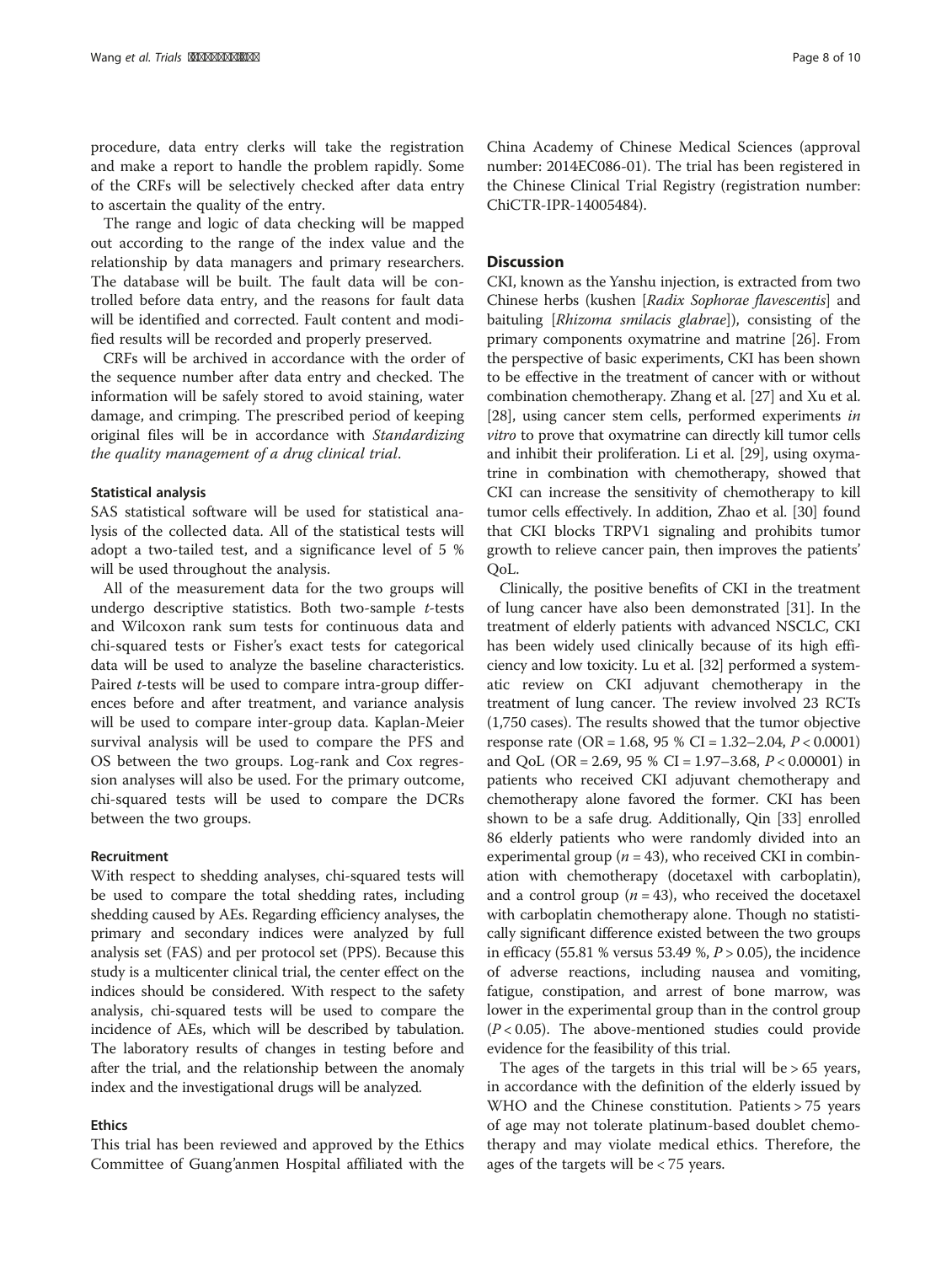<span id="page-8-0"></span>There are still some limitations and shortcomings in the trial design. First, the chemotherapy regimens are different. Although many studies have demonstrated that these chemotherapy regimens have similar efficacy in patients with NSCLC [17, 19], the ADRs of these regimens are different. Thus, when performing the statistics for the ADRs at the end of the trial, a hierarchical analysis will be performed according to the different chemotherapy regimens. In the future, we will redesign a single-regimen study based on the results of this trial. Second, classification of NSCLC pathologic type is not further analyzed. Third, the requirement on the ages means this trial cannot cover elderly patients > 75 years of age. Consequently, in the future we need to conduct the study further based on what we obtain from this designed trial to clarify the range of this method and to redesign a new trial for use in the elderly > 75 years of age.

This paper summarized the methodology for a multicenter, randomized, controlled, open-label study of CKI in combination with single-agent chemotherapy in elderly patients with advanced NSCLC that refers to the CON-SORT statement [\[34\]](#page-9-0). The results of this study will support and provide parameters for a novel therapy (CKI in combination with single-agent chemotherapy) used in the treatment of elderly patients with advanced NSCLC.

### Trial status

The trial is currently open to recruitment.

### Abbreviations

ADR: adverse drug reaction; AE: adverse event; CKI: compound kushen injection; CR: complete response; CRF: case report form; CRO: contract research organization; KPS: Karnofsky Performance Status; NCI: National Cancer Institute; NSCLC: non-small cell lung cancer; OS: overall survival; PD: progressive disease; PFS: progression-free survival; PR: partial response; QoL: quality of life; RECIST: Response Evaluation Criteria in Solid Tumors; SD: stable disease; TCM: traditional Chinese medicine.

### Competing interests

The authors declare that they have no competing interests.

### Authors' contributions

JL, HSL, and WH contributed to the design concept. XQW contributed to drafting this protocol. HSL was the project director. XQW, JL, and WH were the team members. JL completed the randomized grouping. WH has made substantial contributions to conducting the project and was responsible for the ethics review. XQW was responsible for data management. All authors have read and approved the final version of the manuscript.

### Acknowledgements

This trial is a phase IV study, post-marketing clinical research on compound kushen injection in the treatment of elderly patients with advanced NSCLC. The study was supported by grants from Shanxi Zhendong Pharmaceutical Co., Ltd. and from Special Funded Projects of the TCM Industry (number 201307006).

### Received: 12 August 2015 Accepted: 13 February 2016 Published online: 08 March 2016

### References

1. Siegel R, Ma J, Zou Z, Jemal A. Cancer statistics, 2014. CA Cancer J Clin. 2014;64:9–29.

- 2. Ries LAG, Eisner MP, Kosary CL. SEER Cancer Statistics Review, 1975–2000. Bethesda: National Cancer Institute; 2003.
- 3. Jemal A, Siegel R, Ward E, Murray T, Xu J, Thun MJ. Cancer statistics 2007. CA Cancer J Clin. 2007;57:43–66.
- 4. Owonikoko TK, Ragin CC, Belani CP, Oton AB, Gooding WE, Taioli E, et al. Lung cancer in elderly patients: an analysis of the surveillance, epidemiology, and end results database. J Clin Oncol. 2007;25:5570–7.
- 5. Wingo PA, Cardinez CJ, Landis SH, Greenlee RT, Ries LA, Anderson RN, et al. Long-term trends in cancer mortality in the United States, 1930-1998. Cancer. 2003;97(12 Suppl):3133–275.
- 6. Sörenson S, Glimelius B, Nygren P. SBU-group. Swedish Council of Technology Assessment in Health Care. A systematic overview of chemotherapy effects in non-small cell lung cancer. Acta Oncol. 2001;40: 327–39.
- 7. Gridelli C, Perrone F, Gallo C, Cigolari S, Rossi A, Piantedosi F, et al. MILES Investigators. Chemotherapy for elderly patients with advanced non-smallcell lung cancer: the Multicenter Italian Lung Cancer in the Elderly Study (MILES) phase III randomized trial. J Natl Cancer Inst. 2003;95:362–72.
- 8. Delbaldo C, Michiels S, Rolland E, Syz N, Soria JC, Le Chevalier T, et al. Second or third additional chemotherapy drug for non-small cell lung cancer in patients with advanced disease. Cochrane Database Syst Rev. 2007;17(4):CD004569. Review. Update in: Cochrane Database Syst Rev. 2012; 4:CD004569.
- 9. Liu X, Yang Q, Xi Y, Yu K, Wang W, Zhao X, et al. Kanglaite injection combined with chemotherapy versus chemotherapy alone in the treatment of advanced non-small cell lung carcinoma. J Cancer Res Ther. 2014;10 Suppl 1:46–51.
- 10. Dong J, Su SY, Wang MY, Zhan Z. Shenqi fuzheng, an injection concocted from Chinese medicinal herbs, combined with platinum-based chemotherapy for advanced non-small cell lung cancer: a systematic review. J Exp Clin Cancer Res. 2010;29:137.
- 11. Yanju B, Yang L, Hua B, Hou W, Shi Z, Li W, et al. A systematic review and meta-analysis on the use of traditional Chinese medicine compound kushen injection for bone cancer pain. Support Care Cancer. 2014;22:825–36.
- 12. Wang N, Zhou YM, Yang ZY. Clinical efficacy of compound kushen injection for advanced non-small-cell lung cancer: Analysis of 80 cases. Evaluation and analysis of drug-use in hospitals of China. 2009;05:387–8.
- 13. Dai GH, Chen MM. Synergy and attenuation of compound matrine injection on chemotherapy in patients with advanced lung cancer: A clinic study. Evaluation and analysis of drug-use in hospitals of China. 2010;10:1109–11.
- 14. Wei AF, Zhang FE, Lan C, Wei S, Wei JH. Efficacy of composite matrine injection combined with chemotherapy in the treatment of advanced cancer. Chin J New Drugs. 2011;20:1688–90.
- 15. Hutchins LF, Unger JM, Crowley JJ, Coltman Jr CA, Albain KS. Underrepresentation of patients 65 years of age or older in cancertreatment trials. N Engl J Med. 1999;341:2061–7.
- 16. Inal A, Kaplan MA, Kucukoner M, Urakci Z, Karakus A, Isikdogan A. Cisplatinbased therapy for the treatment of elderly patients with non-small-cell lung cancer: a retrospective analysis of a single institution. Asian Pac J Cancer Prev. 2012;13:1837–40.
- 17. Schiller JH, Harrington D, Belani CP, Langer C, Sandler A, Krook J, et al. Comparison of four chemotherapy regimens for advanced non-small-cell lung cancer. N Engl J Med. 2002;346:92–8.
- 18. Ettinger DS, Akerley W, Borghaei H, Chang AC, Cheney RT, Chirieac LR, et al. Non-small cell lung cancer, version 2.2013. J Natl Compr Canc Netw. 2013; 11:645–53.
- 19. Azzoli CG, Baker Jr S, Temin S, Pao W, Aliff T, Brahmer J, et al. American Society of Clinical Oncology Clinical Practice Guideline update on chemotherapy for stage IV non-small-cell lung cancer. Zhongguo Fei Ai Za Zhi. 2010;13:171–89.
- 20. Wolchok JD, Hoos A, O'Day S, Weber JS, Hamid O, Lebbé C, et al. Guidelines for the evaluation of immune therapy activity in solid tumor: immune-related response criteria. Clin Cancer Res. 2009;15:7412–20.
- 21. Cleeland CS, Mendoza TR, Wang XS, Chou C, Harle MT, Morrissey M, et al. Assessing symptom distress in cancer patients: the M.D. Anderson Symptom Inventory. Cancer. 2000;89:1634–46.
- 22. Zhao Y, Wang XS, Li PP. Investigation of common symptoms of cancer and reliability analysis. Chin J Integr Med. 2007;13:195–9.
- 23. Wang CH, Chen QM, Zhang CZ, Tang XL, Meng Q, Zhang XP. Evaluation on the quality of life in cancer patients with EORTCQLQ-C30 Chinese Version. J Pract Oncol. 2005;20:353–5.